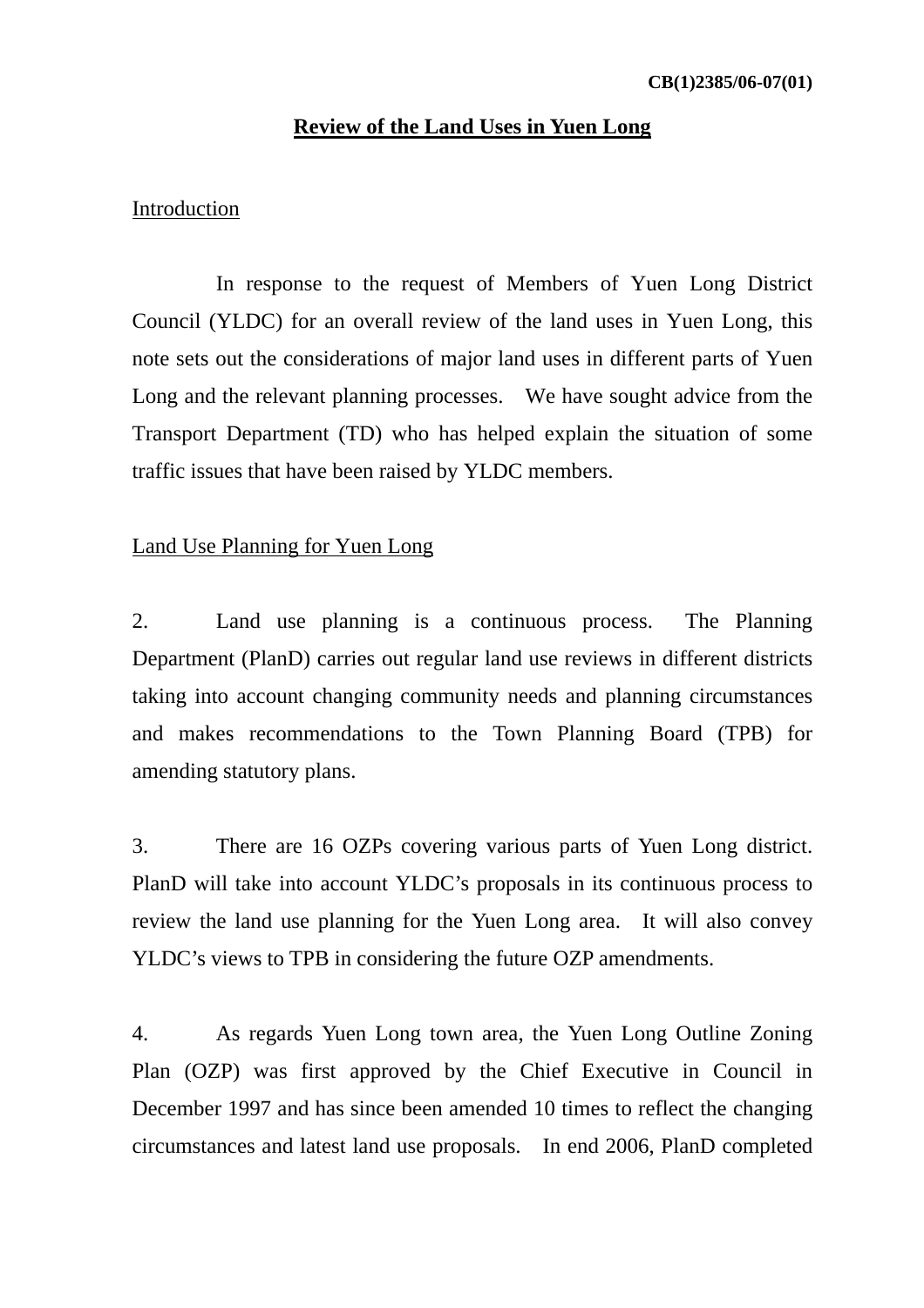a review of the Yuen Long OZP. The draft Yuen Long OZP incorporating the proposed amendments was gazetted for public inspection on 5 January 2007. Statutory planning procedure to process public representations under the Town Planning Ordinance (the Ordinance) is in progress.

### Land Use Planning for Pak Nai

5. Pak Nai is renowned for the relatively undisrupted rural environs and landscape character. A large number of fish ponds and poultry farms can be found along the coastline, with settlements mainly along Nim Wan Road and clustered in the two villages. Given its rural setting as well as poor accessibility, the planning objective is to preserve such area of scenic and landscape value from urban sprawl. The proposed rezoning of the area for open storage (OS) and port back-up (PBU) uses is not in line with the above planning objective.

## Land Use Planning for Lau Fau Shan

6. Some YLDC Members proposed to develop Lau Fau Shan and the two "Comprehensive Development Area" ("CDA") sites adjacent to the Hong Kong Wetland Park for recreational and tourism purpose.

7. Lau Fau Shan has long established itself as a tourist attraction for its renowned seafood market/restaurant trade and natural scenery. With the rich tourism, recreational and conservation resources including the natural coastline and the ecologically important mangrove communities and fish ponds, the Lau Fau Shan and Deep Bay areas are considered suitable for tourism, recreational uses, eco-tourism and conservation purposes. There are already provisions under various zonings on the OZPs for the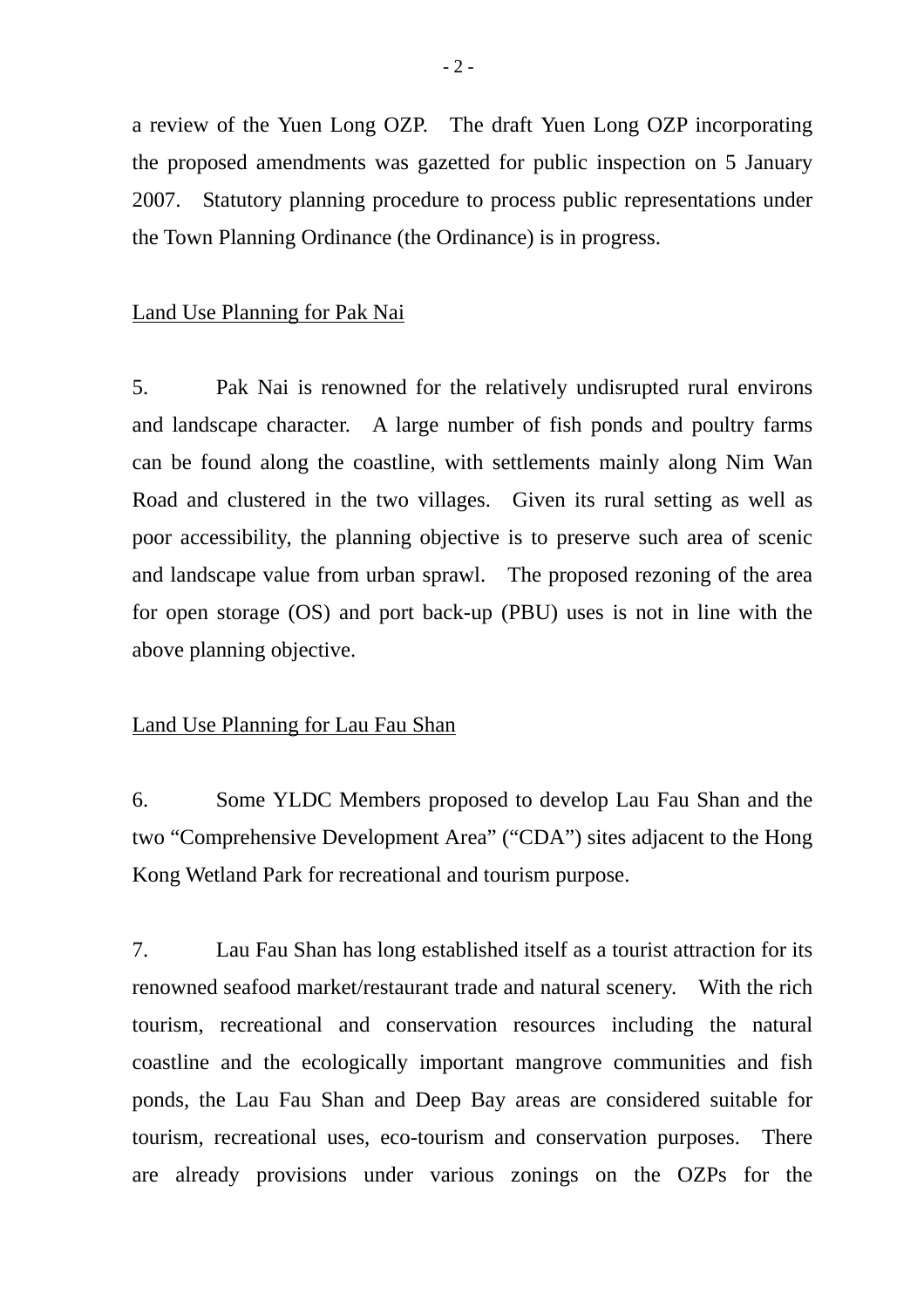development of tourism/eco-tourism through private sector initiatives. For example, Lau Fau Shan township is zoned "Commercial/Residential", "Residential (Group C)" ("R(C)") and "R(D)" on the relevant OZP under which places of recreation, sports or culture may be permitted upon application to the TPB.

8. A separate land use review for the two "CDA" sites next to Hong Kong Wetland Park has recently been completed, with its recommendations agreed in principle by the TPB. Flexibility has been incorporated to allow opportunities to provide tourism-related facilities compatible with the Hong Kong Wetland Park (e.g. resort hotel). Comments received during the public consultation of the proposed amendments have been reported back to the TPB in September 2007. The amended OZP would be available for public inspection later in accordance with the Ordinance.

## Land Use Planning for Ha Tsuen

 $\overline{a}$ 

9. Over the years, OS and PBU uses have been proliferated in the vicinity of the Ha Tsuen area. Given the possible opening up of the access from Ha Tsuen to the cross-boundary link upon commissioning of the Kong Sham Western Highway and upon a request of TPB in February 2005, PlanD embarked on the Ha Tsuen Land Use Review which has been completed recently. Although no specific traffic impact assessment (TIA) was undertaken in the Ha Tsuen Land Use Review, the traffic impact was examined in the TIA for the Ping Ha Road/Tin Ha Road improvement projects. That TIA concluded that the improved Ping Ha Road and Tin Ha Road<sup>1</sup> would be adequate to cope with the anticipated traffic arising from the

<sup>1</sup> Ping Ha Road has been proposed to be widened from 5.5m to a single two-lane carriageway between Tin Wah Road and Ha Mei Road and a single four-lane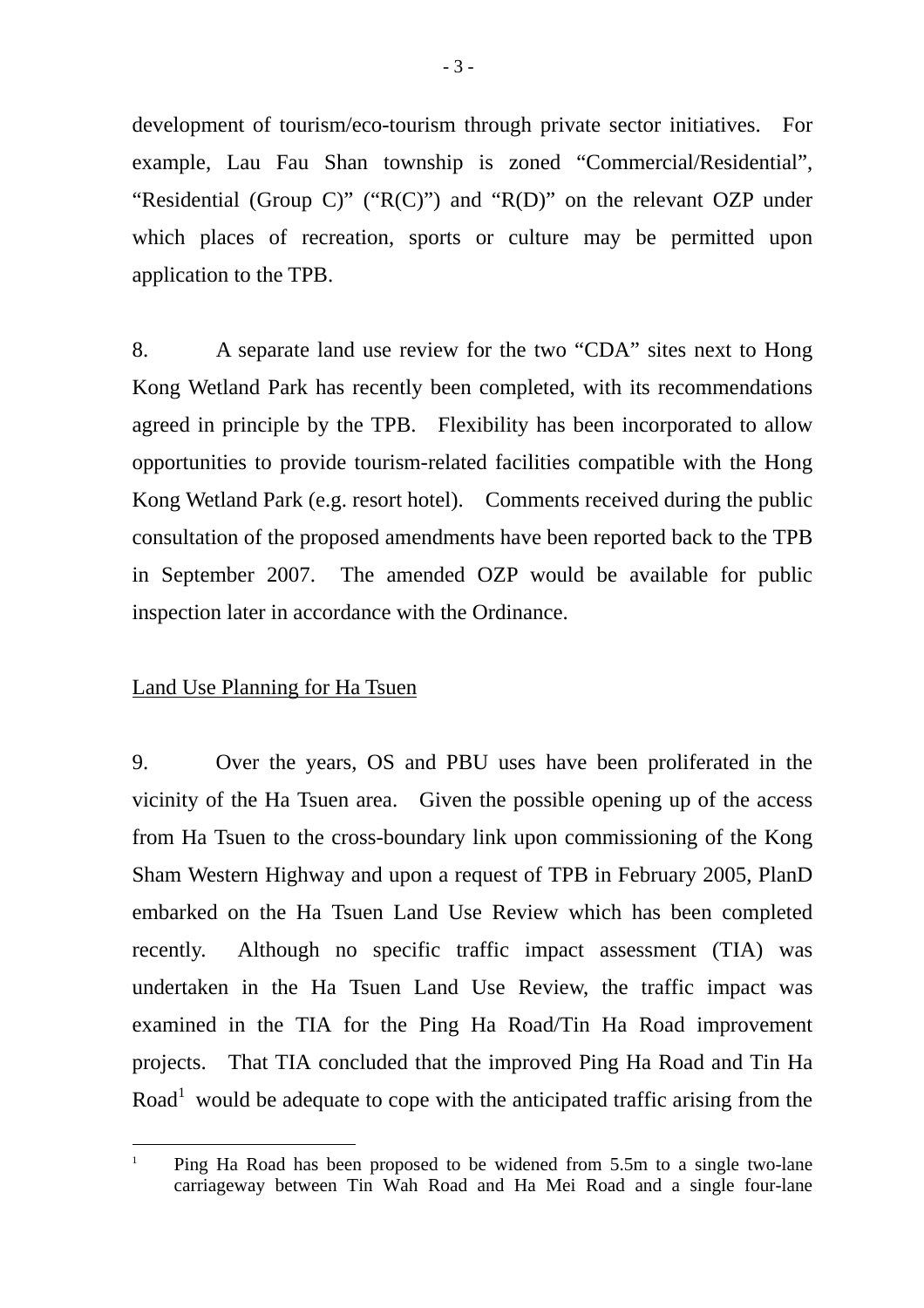proposed rezoning.

1

10. On 25 May 2007, TPB agreed in principle to the recommendations of the review, which include rezoning about 35 ha of land along San Wai Road for "OS" use and about 20 ha of land from "Recreation" to "Green Belt" use, and retaining about 43 ha of land for "Recreation" use. Within the "OS" zone, uses in line with the planning intention (e.g. public vehicle park (excluding container vehicle) and vehicle repair workshop) may be permitted as of right or may require planning permission from the TPB.

11. On 1 August 2007, PlanD consulted the Ha Tsuen Rural Committee (HTRC) on the above rezoning proposals. PlanD consulted YLDC on 19 September 2007 and will report the results of consultation to TPB later this year, with a view to embarking on amendments to the Ha Tsuen OZP thereafter.

12. It is necessary to point out that outside the areas designated for OS/PBU uses in the rural OZPs, flexibility is allowed under the statutory planning system for application of temporary uses not exceeding three years provided that environmentally sensitive areas are not involved. Subsequent renewal applications will be given favourable consideration by TPB if the applicant has complied with all the conditions of the previous planning permission, and there is no change in planning circumstances and adverse departmental comment/local objection.

carriageway between Ha Mei Road and Hung Tin Road for completion in 2010, whereas Tin Ha Road from single two-lane carriageway to single four-lane carriageway between Ping Ha Road and south of San Wai Road for completion in 2011.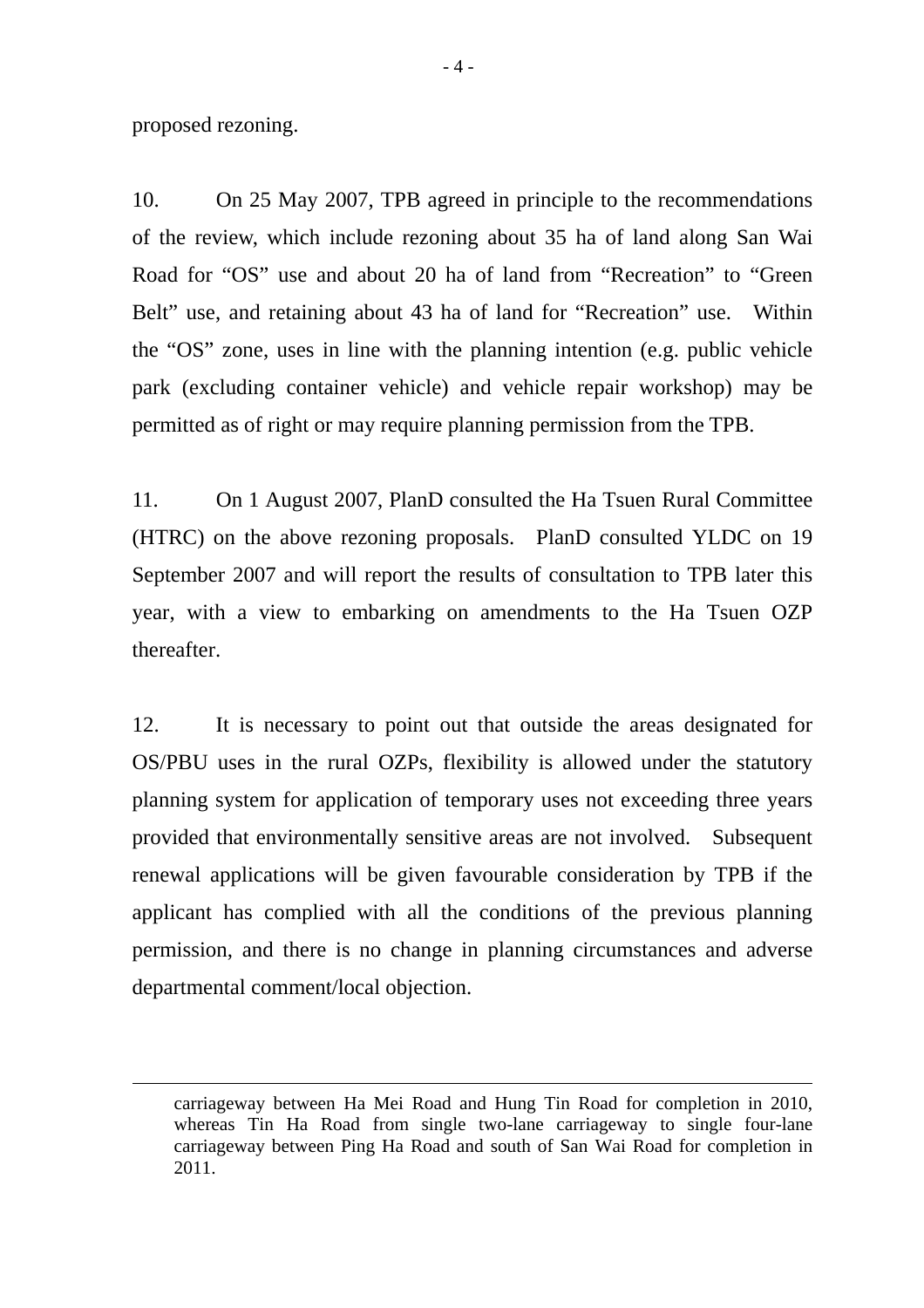Traffic Matters

13. TD is examining a long-term permanent connection between Ha Tsuen and Kong Sham Western Highway. Concerned departments are formulating alignment options taking into account the local traffic condition and local views.

14. Given that a number of road improvement schemes and a new 4-lane road between Kong Sham Western Highway and Ha Tsuen will be completed by 2013 (see **Annex** for details), TD does not foresee any capacity problem with the existing road network in coping with cross-boundary traffic following commissioning of the Kong Sham Western Highway.

15. In view of the anticipated increase in traffic arising from the opening of the Kong Sham Western Highway, the Government will monitor the traffic and environmental situation of the area and implement mitigation measures to address the adverse impacts that may arise.

**Development Bureau Planning Department September 2007**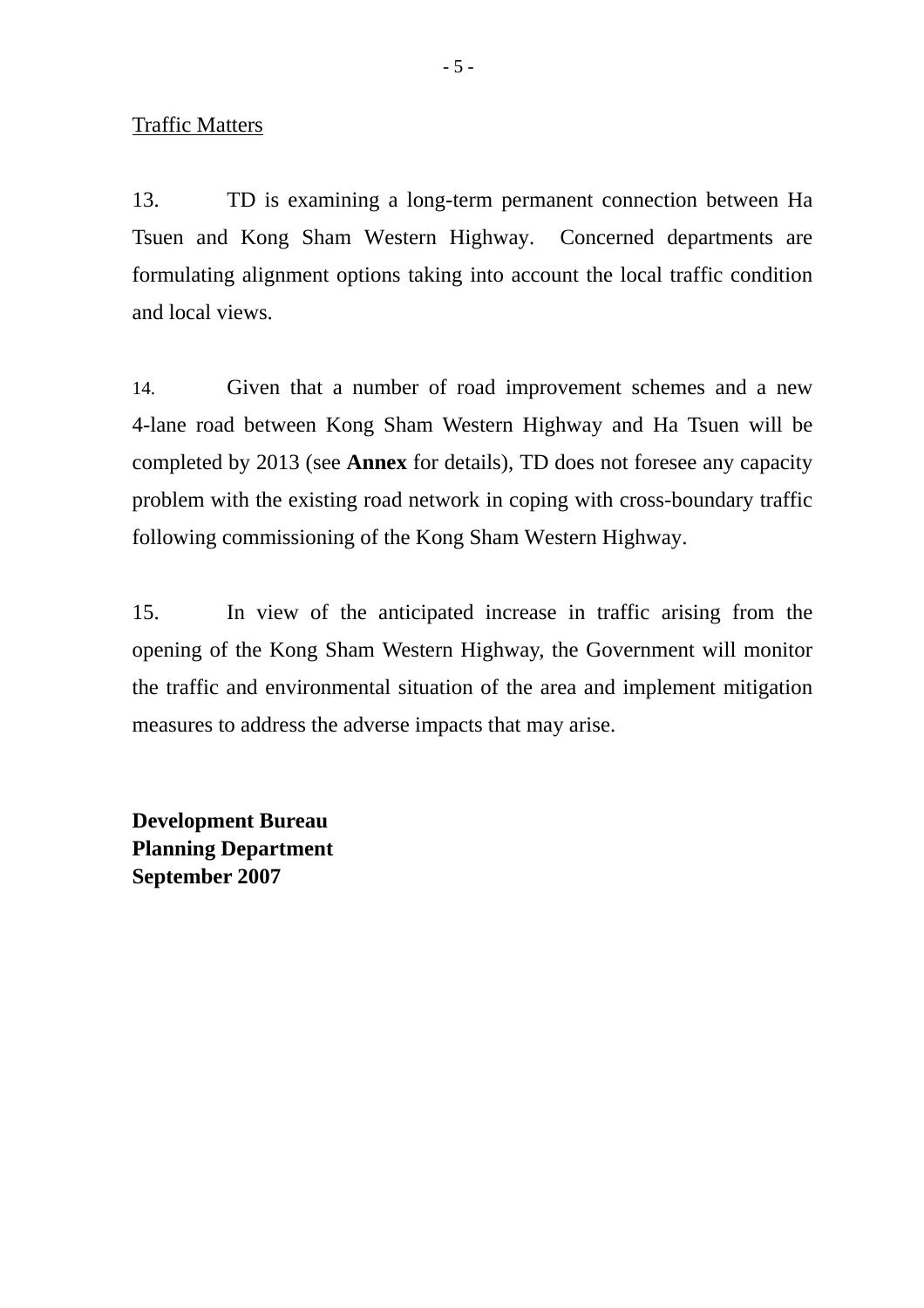## **Annex**

# Ha Tsuen and Tin Shui Wai Areas

- (a) Widening of the section of Ping Ha Road between Tin Wah Road and Ha Mei Road from 5.5m to 10.3m single two-lane carriageway (for completion in 2010)
- (b) Widening of the section of Ping Ha Road between Ha Mei Road and Hung Tin Road from single two-lane carriageway to single four-lane carriageway (for completion in 2010)
- (c) Widening of the section of Tin Ha Road between Ping Ha Road and south of San Wai Road from single two-lane carriageway to single four-lane carriageway (for completion in 2011)
- (d) Construction of a new 4-lane road between Kong Sham Western Highway and Ha Tsuen (for completion in 2013)

## Yuen Long Highway and Tuen Mun Road Corridor

- (e) Widening of Yuen Long Highway from dual 2-lane to dual 3-lane (completed in 2006)
- (f) Widening of Castle Peak Road between Siu Lam and Tsuen Wan from single 2-lane to dual 2-lane – remaining works (completed in 2007)
- (g) Improvement to San Tin Interchange (for completed in 2007)
- (h) Improvement to Pok Oi Interchange (for completion in 2009)
- (i) Widening of Tuen Mun Road at Tsing Tin Interchange from dual 2-lane to dual 3-lane (for completion in 2009)
- (j) Widening of Tuen Mun Road (Tuen Mun Town Centre section) from dual 2-lane to dual 3-lane (for completion in 2010)